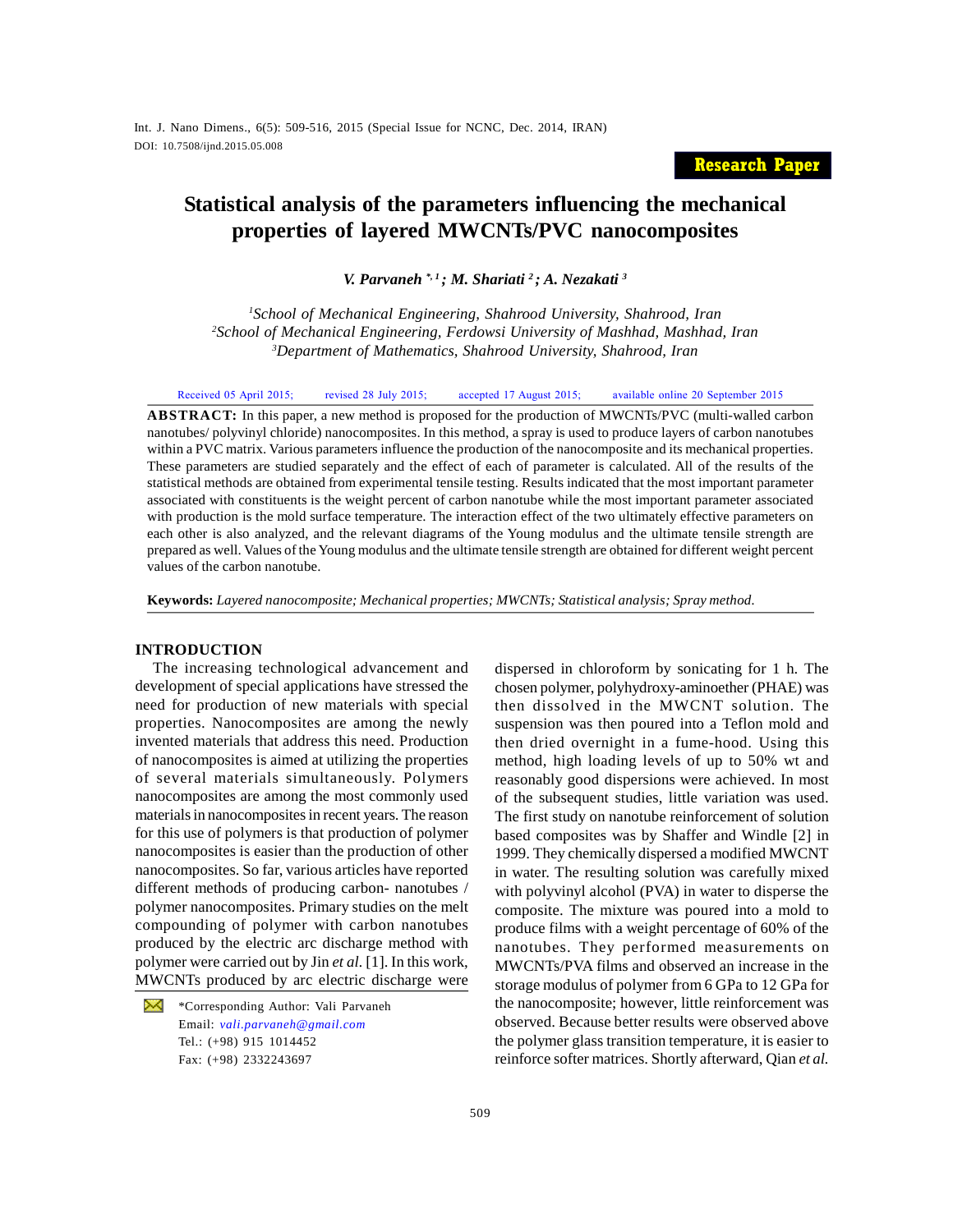[3] used ultrasonic techniques to disperse MWCNTs in toluene. They combined the dispersed MWCNTs with a polyester (PS) solution. Finally, another sonication step was performed before pouring the mixture into the mold, to create film. This method has been applied and tested subsequently by many groups [4, 5]. For example, initiation of crack formation of such films was monitored using a TEM. Additionally, the reinforcement rate that is equal to Cadek's value for appearances of cracks were found to be bridged by nanotubes. When the cracks reached widths of 800 nm, the nanotubes were observed to either fracture or pull out of the matrix. Potschke *et al.* [6] combined masterbatches of MWCNTs in polycarbonate (PC) with pure PC at 260  $\mathrm{C}^{\mathrm{C}}$  in a micromixer. Test samples were nan extruded in a circular mold. Extrusion was also used by Gorga and Cohen [7]. Meincke *et al.* [8] mixed polyamide 6 (PA6), ABS and MWCNTs in a twin screw extruder at 260 $\degree$ C. Another example of the application loadi of this method was described by Tang *et al.* [9]. Very good dispersions were observed using a TEM. In some cases, shear mixing can be difficult to perform because the carbon nanotubes tend to stick to the walls of the mixer. To overcome this problem, a combination of solution and melt techniques can be used. Coleman *et al.* [10] used ultrasonic treatment to disperse catalytic MWCNTs in a polyvinyl alcohol (PVA) and water repsolution. They studied the produced nanocomposite only and observed a significant increase in the Young's to solution. They studied the produced nanocomposite modulusfrom1.92 GPa to 7.04 GPa in a volume fraction of 0.6%wt MWCNTs (diameter of 15 nm). Ruan *et al.* [11] used a similar method, but used a magnetic mixer and ultrasonic bath to disperse nanotubes and reflux them to mix the nanotubes and the polymer. They performed a study on the mixing of MWCNTs and high density polyethylene (HDPE). They observed a slight increase in the modulus from 0.98 GPa to 1.35 GPa after forming the composite, and an increase in strength from 8.3 MPa to 12.4 MPa. However, interesting results were achieved on the alignment of the film via hot-drawing. By increasing the draw ratio, the modulus and strength of both polymer and composite were increased. Cadek *et al.* [12] performed nanohardness tests on films made of MWCNTs in combination with PVA and polyvinyl carbazole (PVK) using the spinning mold method. They observed that the PVA crystallinity increased linearly with increasing nanotube content, suggesting the nucleation of crystallinity due to the nanotubes. No such effect was observed for the PVK samples, suggesting that the difference in reinforcement could be related to the presence of a crystalline interface for

PVA composites. This result indicates the possibility that stress transfer may be maximized by the presence of an ordered interface, assuggested by Frankland *et al.* [13]. Velasco-Santos *et al.* [5] observed a considerable increase in the modulus from 0.71 GPa to 2.34 GPa, for the PMMA mixed with a weight percentage<br>of 1% of MWCNTs. This increase corresponds to a<br>reinforcement rate that is equal to Cadek's value for of 1% of MWCNTs. This increase corresponds to a PVA composites. However, in this work no nucleation of crystallinity was observed. This result suggests that good stress transfer can be obtained at an amorphous interface, depending on the polymer. Sefadi *et al.* [4] also performed a tensile test to analyze MWCNTs/PS nanocomposites. They observed an increase in the modulus from 1.53 GPa to 3.4 GPa with a weight percentage of 2.5%. They also reported an increase in strength from 19.5 MPa to 30.6 MPa with the same loading level. In addition, both tube fracture and pullout strength from 19.5 MPa to 30.6 MPa with the same<br>loading level. In addition, both tube fracture and pullout<br>were observed to be in agreement with Qian's work.

The above examples were a few of the studies performed on polymer-based nanocomposites.Areview of previous studies on polymer-based nanocomposites reveals that most of these studies are performed on polymers that are soluble in ordinary solvents, such as water. Therefore, the number of PVC-based research reports is very small. PVC polymer is a polymer that is only soluble in only solvents with high solubility due to its atomic bonds. Because these solvents are expensive and highly corrosive, they are not suitable for solid production of PVC nanocomposites for industrial applications. In this paper, a new method is used for the production of nanocomposites. In this method, a spraying device is used to transfer materials into the mold. The materials are arranged in layers (through layering) and are ultimately hot pressed. Carbon nanotubes between polymers are sprayed layer by layer, and thus, satisfactory dispersion and a high weight percentage are obtained. Many parameters influence the mechanical properties of the resulting nanocomposite. In this paper, the effect of six influence the mechanical properties of the resulting<br>nanocomposite. In this paper, the effect of six<br>parameters on the Young's modulus and the ultimate tensile strength are investigated.

#### **EXPERIMENTAL**

#### *Production of nanocomposites*

The type of carbon nanotube used in this research was a range of multi-walled nanotubes produced using the Chemical Vapor Deposition method. The approximate lengths of the nanotubes were 10 micrometers, their diameters varied between 10 and 30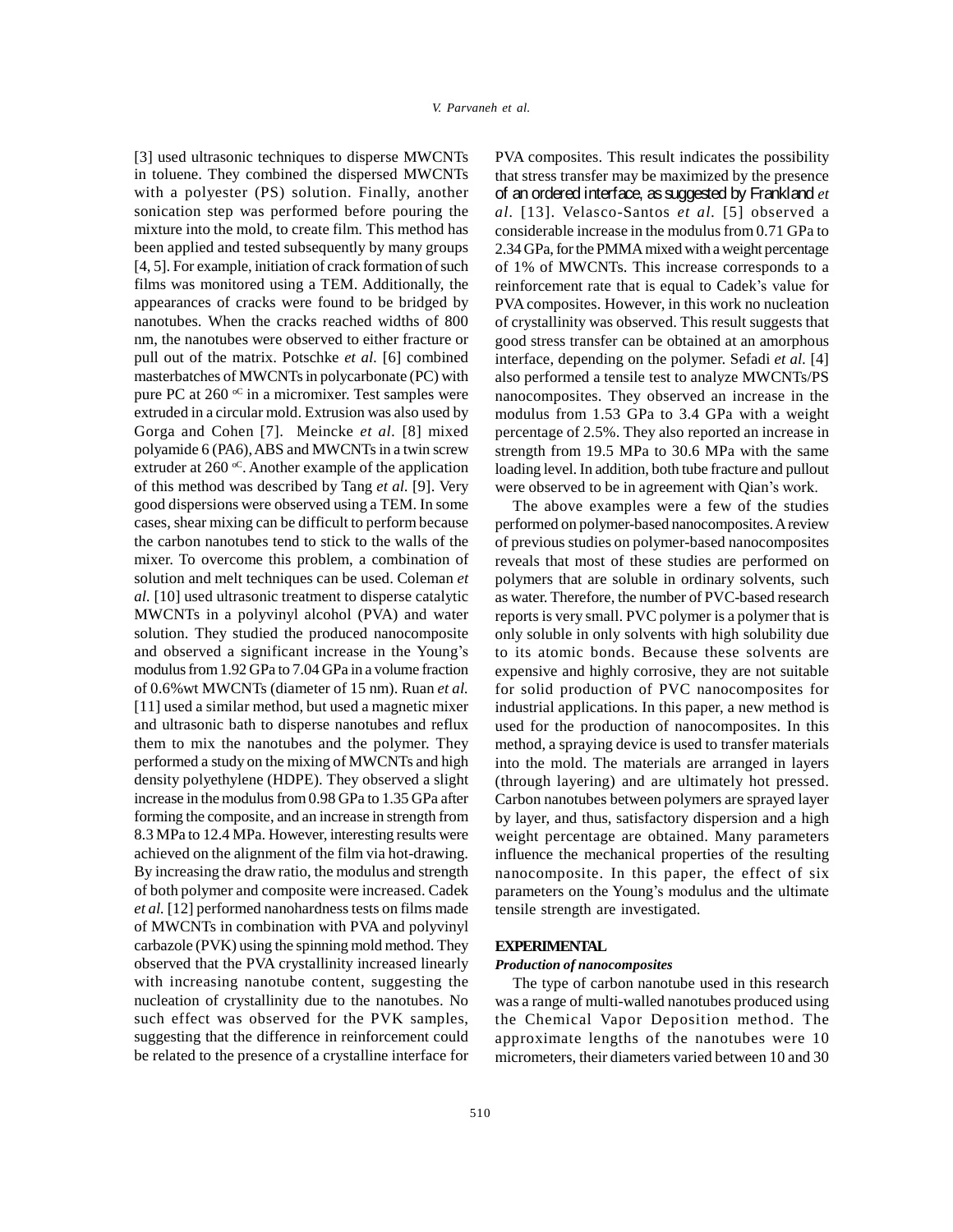nanometers, and their purity was more than 95%. To disperse the carbon nanotubes, the 3:1 nitric acid: sulfuric acid solution was used. Nanotubes were dispersed for one hour at a temperature of 60 $\degree$ <sup>c</sup> using with excitation via an ultrasonic device. The solution was obtained for three different weight fractions of CNT in the composites: 1%, 3%, and 5%. The material selected for the matrix was soft PVC polymer nanocomposite used at the temperature of  $185^{\circ}$ C.

An automatic spraying device with a hot mold on the hydraulic press was used to make the nanocomposites. The device used for producing the nanocomposites included three major parts: spray, press, and mold. The hydraulic press provides the pressure required for hot pressing. The hydraulic press has a capacity of 100 tons and it is possible to momentarily display the force and displacement by connecting it to a computer. Evidently, the amount of pressure required for the production of nanocomposites is much smaller than the capacity of device. Hence, the device is adequate for this purpose.

The second part of the device is a rectangular mold, which is warmed by three thermal element rods. Heating is performed by two 250-W thermal elements in a specific period of time. The elements can be adjusted by a control chamber. Following the initial heating of the mold, the 1500-W element is automatically activated. The mold temperature can be fixed in the temperature monitor using a thermometer installed on one side of the mold.

The third part of the device is an automatic spray with three inlet pipes for materials, wind flow and an electric valve. The required wind flow is supplied by a compressor. The spray is turned on and off by cutting or connecting the wind flow via the electric valve. Pressured materials move from the tank to the spray. The amount of the materials is determined by a screw on the spray. In addition, another bolt is also installed to adjust the spraying range (change the diameter of the spraying cone). Two stepper motors provide the movement of spray on the mold along perpendicular axes. To adjust the speed of movement of the spray on the mold, stepper motors are controlled by two separate drivers connected to a microcontroller.

PVC granules are placed in the mold, and the carbon nanotube solution is sprayed onto the molten polymer in the mold as the mold temperature reaches PVC melting point. The spray temperature for materials is adjusted such that, in the end, the bottom polymer layer becomes solid. After a layer of carbon nanotubes is formed on the polymer, the new polymer granules are added to the desired layer, and then the mold is pressed. The process is iterated to produce nanocomposites with the desired number of layers (Fig. 1). The thickness of all the produced nanocomposites was approximately 2-mm.



Fig. 1: Schematic illustration of the synthesis of MWCNTs/PVC nanocomposites.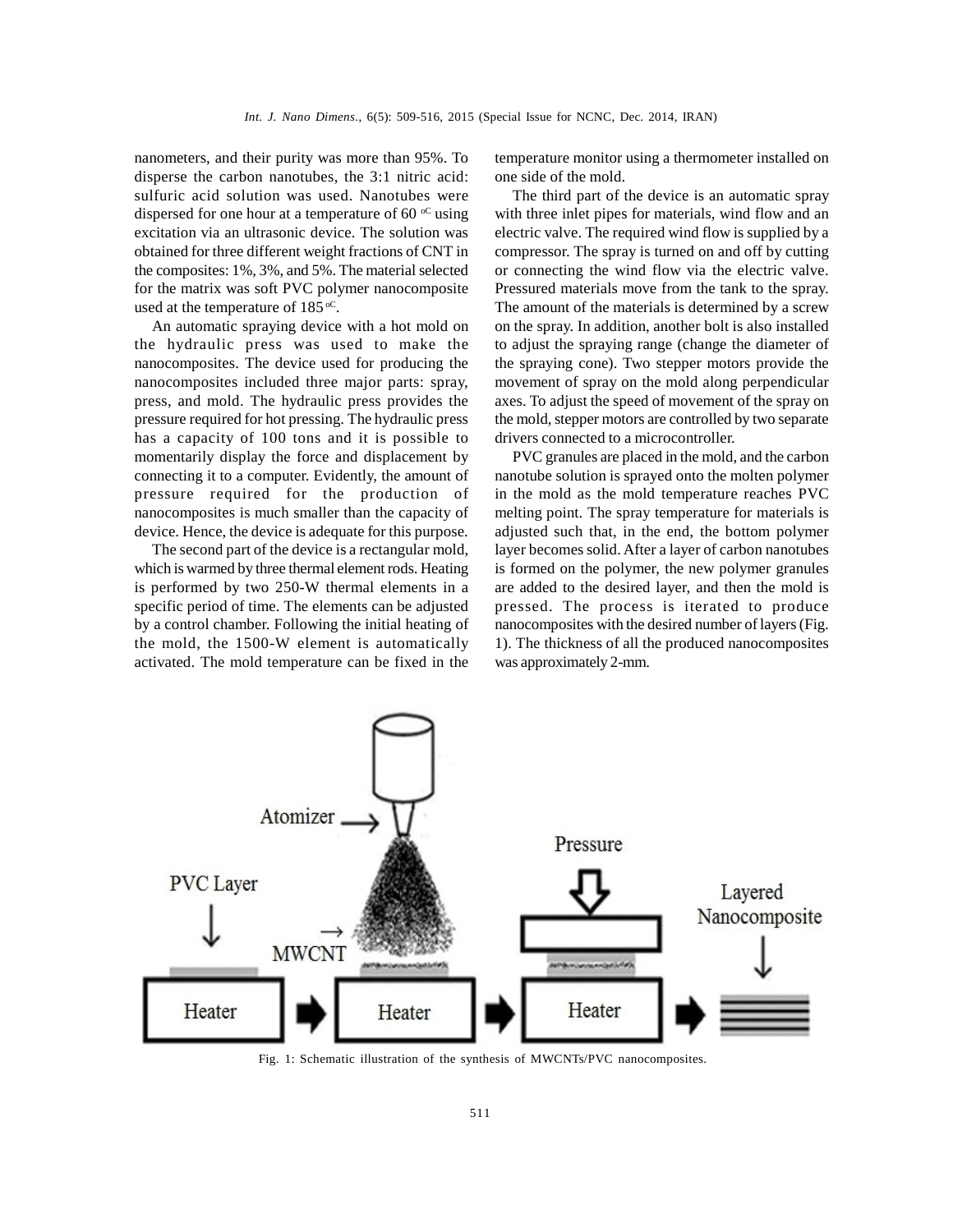#### *Tensile testing*

Samples were prepared according to the ASTM D638 standard for different number of layers(Fig. 2).A 250-kN servo-hydraulic INSTRON 8802 device was used, but for the purpose of achieving more precision, a 20-kN servo device was added to the upper jaw. The pure polymer and nanocomposite were tested three times. Tensile testing was also performed on the pure PVC polymer, the PVC nanocomposite, and single, double and triple layer carbon nanotubes. Because polymers exhibit different behaviors under pressure and temperature variations, matching of the experimental conditions with standards was attempted.

#### **RESULTS AND DISCUSSION**

### *StatisticalAnalysis of Effective Parameters*

The method used for statistical control of the parameters was the Design of Experiments (DOE) method. This method was applied using Minitab 16 software. The design of experiments included a series of experiments that consciously make changes to the changes caused to the process output.

In fact, the design of experiments helps to identify the process conditions and those production elements that influence the quality. The design of experiments determines the input variable to ultimately obtain the optimal and maximum results. The Minitab software

presents four types of experiment designs. In this research, the factorial design type was used. The steps must be taken to create, analyze and design experiments<br>that are similar in the case of all designs.<br>This section addresses enhancement of the Young's that are similar in the case of all designs.

process input variables to measure the resulting which leaves the highest influence on the Young's modulus and the ultimate tensile strength. Following the tests performed on important factors, it was concluded that the following six major factors influence the tests performed on important factors, it was<br>concluded that the following six major factors influence<br>the Young's modulus and the ultimate tensile strength: A) weight percent of carbon nanotube; B) mold surface temperature; C) solution flow rate; D) nozzle-to-mold surface distance; E) spray pressure; F) spraying<br>diameter. First, the effect of each of the six parameters<br>on the Young's modulus and the ultimate tensile diameter. First, the effect of each of the six parameters strength was studied separately. As shown in Fig. 3(a on the Young's modulus and the ultimate tensile<br>strength was studied separately. As shown in Fig. 3(a<br>and b), the highest influence on the Young's modulus and the ultimate tensile strength (approximately 90%) is due to the weight percent of the carbon nanotubes added to the PVC matrix. followed by the mold surface temperature (approximately 77%) and the distance of the nozzle from the mold surface (approximately 62%), temperature (approximately 77%) and the distance of<br>the nozzle from the mold surface (approximately 62%),<br>which leaves the highest influence on the Young's modulus and the ultimate tensile strength.

> The line drawn on the diagram shows the point at which most effects are expected to be zeroed. The impact points beyond this line result in more effective results. In addition, points on the right side of the line show factors that have a positive effect on the output.



Fig. 2: Standard samples of the tensile testing.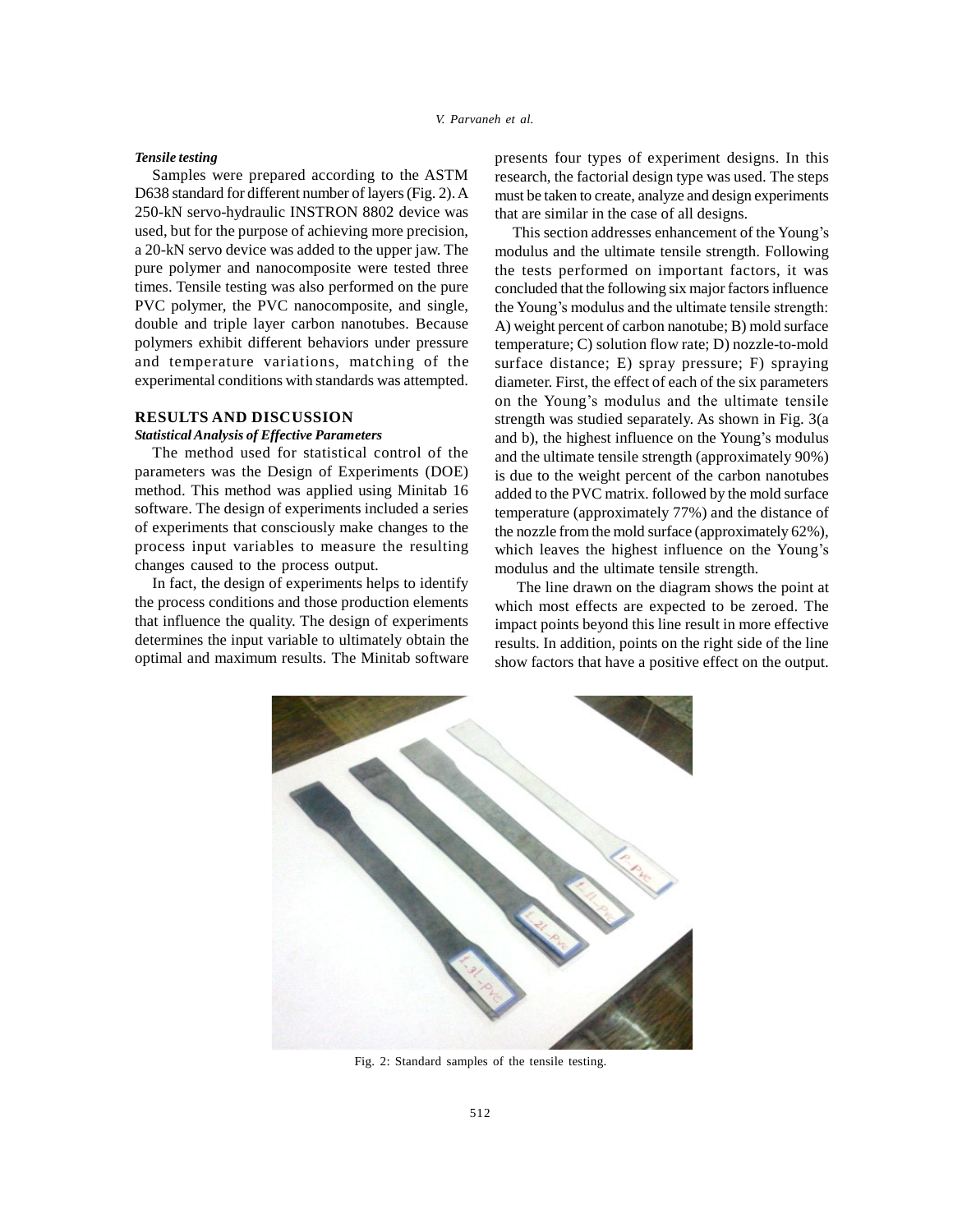That is, growth of the factors from the low levels to higher levels leads to the growth of the output.

According to the previous figures, the weight percent of carbon nanotubes and the mold surface temperature are two chief parameters that significantly the Young's modulus obtains with less tension than influence the mechanical properties of the resulting nanocomposite. Hence, the interaction between these two parameters and their effect on the output are of importance. Fig. 4 depicts the diagram for the interaction between the first parameter (i.e., nanotube weight read-<br>percent) and the second parameter (i.e., the mold<br>surface temperature) on the Young's modulus and the Mic percent) and the second parameter (i.e., the mold ultimate strength. Both cases show non-parallel lines, reflecting the dependence of weight percent of carbon nanotubes on the mold surface temperature. According to the diagram, an increase in the weight percent of carbon nanotubes depends on the mold surface temperature. In other words, as the weight percent of the nanotube grows, the mold surface temperature grows as well. Evidently, the growth of the mold the nanotube grows, the mold surface temperature with grows as well. Evidently, the growth of the mold Other Surface temperature leads to an increase in the Young's modulus and the ultimate tensile strength. Comparison of Fig. 4(a and b) shows that with a weight percent of less than 0.01, the gradient of the diagram for the Young's modulus is less than the gradient for the ultimate strength. However, this does not apply to high weight percentiles. That is, the ultimate strength of the whe<br>nanocomposite is more dependent on the mold surface diar<br>temperature than its Young's modulus with a smaller arou nanocomposite is more dependent on the mold surface nanotube weight percent. Experimentally, attaching a carbon nanotube to polymer matrix causes defects in

the polymer, whereas an increased mold surface temperature repairs the macroscopic defects of the nanocomposite. Defects caused with smaller carbon<br>nanotube weight percent values are smaller. Because<br>the Young's modulus obtains with less tension than nanotube weight percent values are smaller. Because the ultimate strength, the results obtain before converting microscopic defects to macroscopic defects. However, with a higher nanotube weight percent, the number of defects increase such that the same reactions, is demonstrated at lower levels of tension.

Fig. 5(a and b) shows the Scanning Electron Microscopy (SEM) image of the MWCNTs/PVC nanocomposite with 55% and 0.05% carbon nanotubes, respectively. As seen in this figure, with an increase in the weight percent of carbon nanotubes, larger defects are formed in the nanocomposite and concentration of carbon nanotubes at one point increases. Additionally, Fig. 5(c) indicates that the nanotubes were covered with matrix materials, forming bridges across the crack. Other nanotubes were broken and embedded in the matrix along the crack. The path of the crack tip was distorted because the initiation of crack propagation is more difficult. In this case the improvement in the fracture strength of the processed nanocomposites can be attributed to the bridging mechanism. The overall diameter of the MWCNTs is approximately 10 to 30 nm, whereas in some instances, a clear increase in nanotube diameter was observed and the PVC seems to wrap around the MWCNTs. The wrapping of MWCNTs is a key parameter in the improvement of the mechanical properties of carbon nanotube composites [14].



MWCNTs/PVC nanocomposite.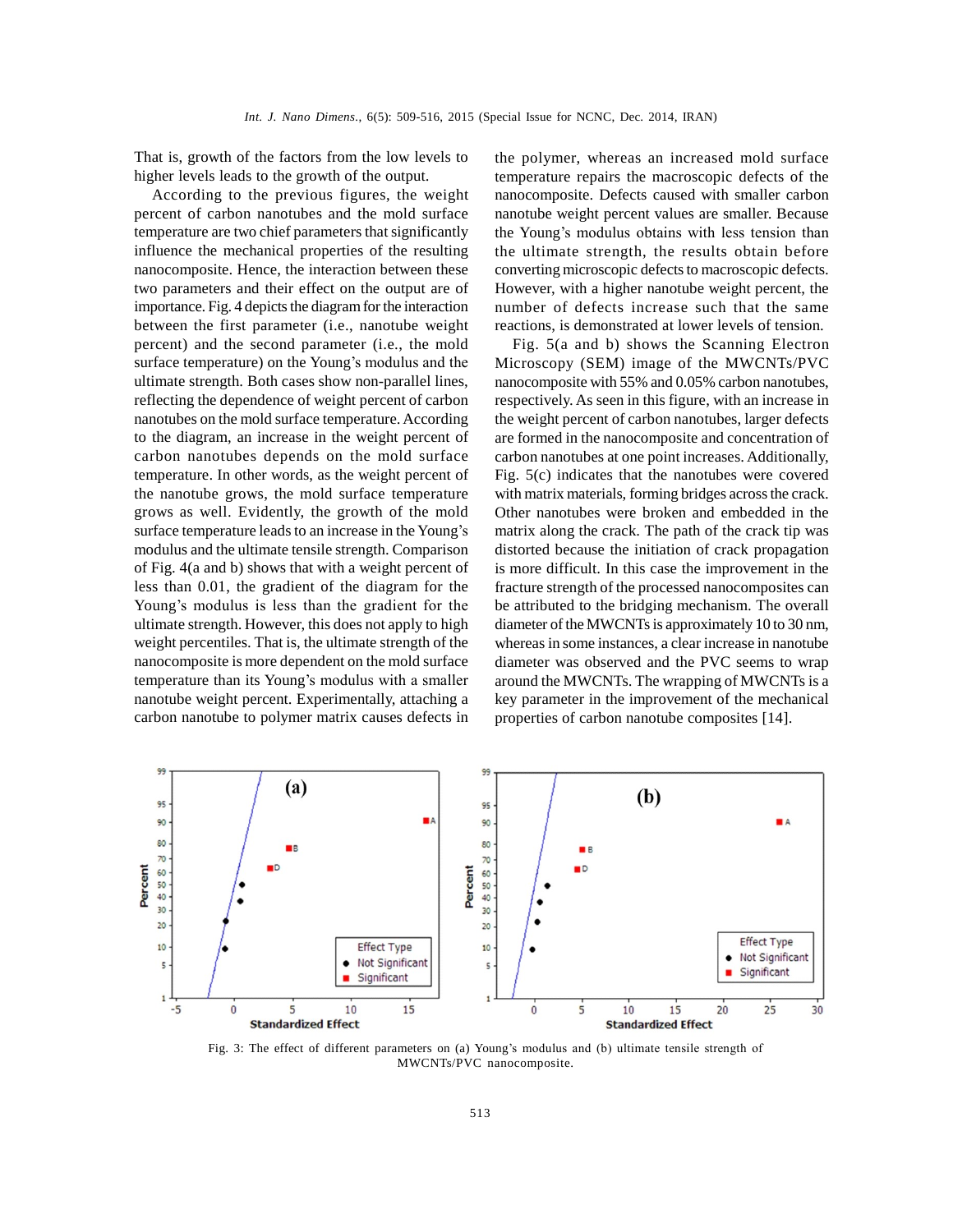The results obtained for different weight percent values of the carbon nanotubes are presented in Table (1). According to the results, the growth of the values of the carbon nanotubes are presented in Table stre<br>
(1). According to the results, the growth of the high<br>
Young's modulus and the ultimate strength with a 55% weight percent of approximately 10% is higher than the growth obtained with a weight percent of more than 10%. However, the conditions of six of the study parameters were ideal. If the only objective is to add

to the Young's modulus and the ultimate tensile strength to reach their maximum levels, then the highest weight percent of carbon nanotubes (i.e., 55%) will be the solution.

However, the optimal weight percent of carbon nanotubes is 10% because, in an optimal condition, the use of carbon nanotubes must comply with the enhancement of the mechanical properties.



average ultimate tensile strength.

| Ultimate tensile strength (MPa) Young's modulus (GPa) |      | Weight percent of MWCNT |
|-------------------------------------------------------|------|-------------------------|
| 15.2                                                  | 0.4  | $0\%$                   |
| 16.3                                                  | 0.44 | 0.01%                   |
| 18.5                                                  | 0.49 | 0.5%                    |
| 21                                                    | 0.54 | 1 %                     |
| 40                                                    | 1.1  | 10%                     |
| 45                                                    | 1.42 | 20%                     |
| 56                                                    | 1.68 | 55%                     |
|                                                       |      |                         |

Table 1: Mechanical properties of nanocomposite for different weight percent values of carbon nanotubes.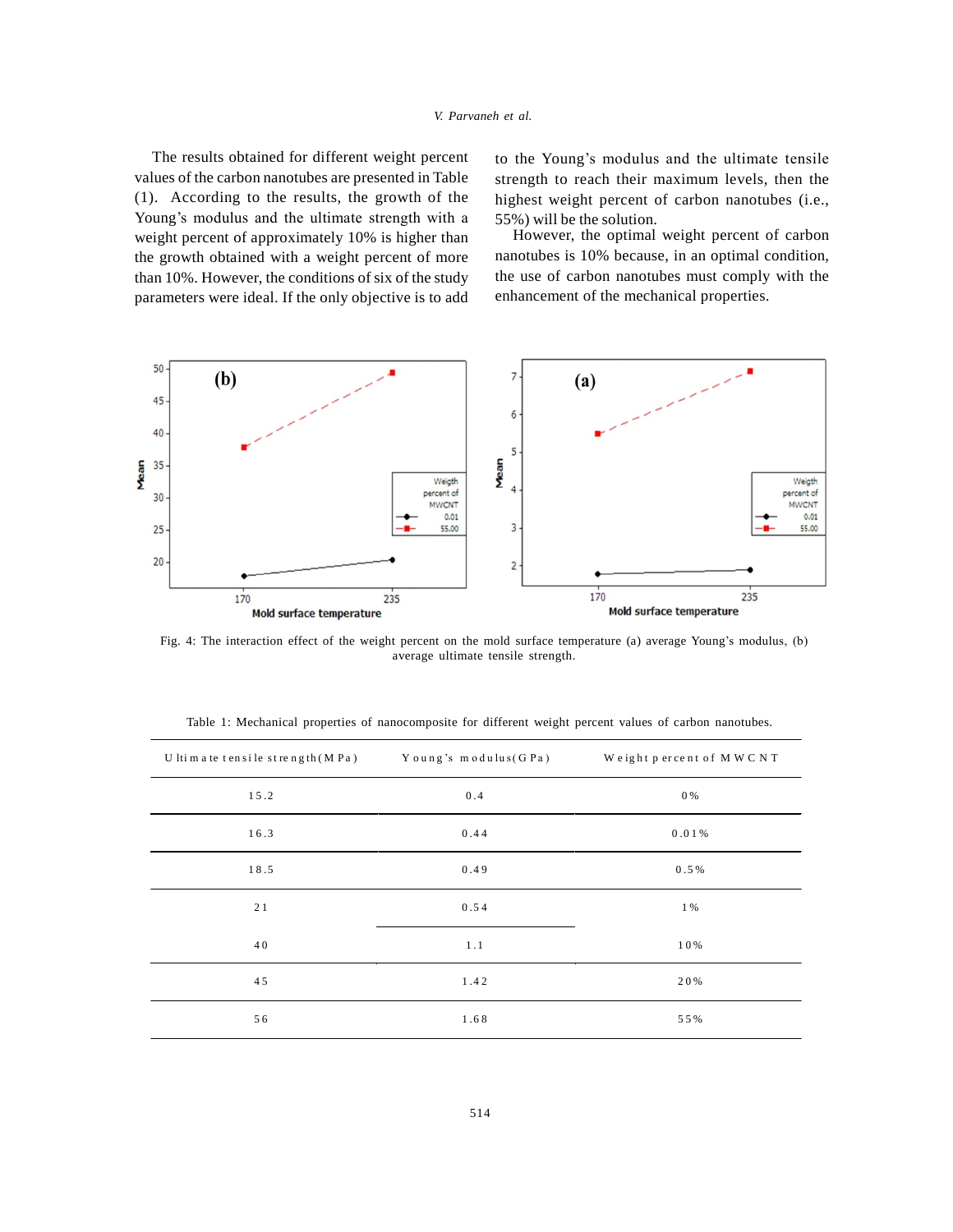*Int. J. Nano Dimens.*, 6(5): 509-516, 2015 (Special Issue for NCNC, Dec. 2014, IRAN)



Fig. 5: SEM image of nanocomposites with (a) 55% weight percent of carbon nanotube, (b) 0.05% weight percent of carbon nanotube, (c) wrapping of MWCNT.

#### **CONCLUSION**

In this paper, the layer-by-layer spraying method was used to produce layered carbon nanotubes/PVC nanocomposite. Carbon nanotube layers were placed between the PVC layers in the hot mold using an automatic sprayer and were pressed by a hot press. Statistical analysis of six effective parameters by Minitab software indicated that the most effective parameter regarding materials is the weight percent of the carbon nanotubes whereas the most effective  $A$ <br>parameter regarding production is the mold surface  $[2]$ <br>temperature. The Young's modulus and the ultimate c parameter regarding production is the mold surface<br>parameter regarding production is the mold surface<br> $\frac{Appl. Phys. Lett. 73: 1197-1199}{p_1}$ tensile strength of the nanocomposites with varying weight percent values were obtained through tensile testing. The results revealed that the optimal condition for the production of the nanocomposites using the above method is achieved with a weight percent of  $[4]$ 10% and a mold surface temperature of 235 . Moreover, according to the results, the weight percent of carbon nanotubes and the mold surface temperature also influence one another. That is, an increase in the weight

percent of carbon nanotubes creates the need for an increase in the mold surface temperature. SEM images depict satisfactory wrapping of carbon nanotubes which leads to the improvement of the mechanical properties of CNT nanocomposites.

#### **REFERENCES**

- [1] Jin L., Bower C., Zhou O., (1998), Alignment of carbon nanotubes in a polymer matrix by mechanical stretching. *Jin L., Bower C., Zhou O., (1998), <i>A* nanotubes in a polymer matrix by me<br>*Appl. Phys. Lett.* 73: 1197–1199.
- [2] Shaffer M. S. P., Windle A. H., (1999), Fabrication and characterization of carbon nanotube/poly(vinyl alcohol) composites. *Adv. Mater*. 11: 937-941.
- [3] Qian D., Dickey E. C., Andrews R., Rantell T., (2000), Load transfer and deformation mechanisms in Carbon nanotube-polystyrene composites. *Appl. Phys. Lett.* 76: 2868-2870.
- [4] Safadi B., Andrews R., Grulke E. A., (2002), Multiwalled carbon nanotube polymer composites: Synthesis and characterization of thin films. *J. Appl. Polym. Sci*. 84: 2660-2669.
- [5] Velasco-Santos C., Martinez-Hernandez A.L., Fisher F., Ruoff R., Castano, V. M., (2003), Dynamical-Mechanical